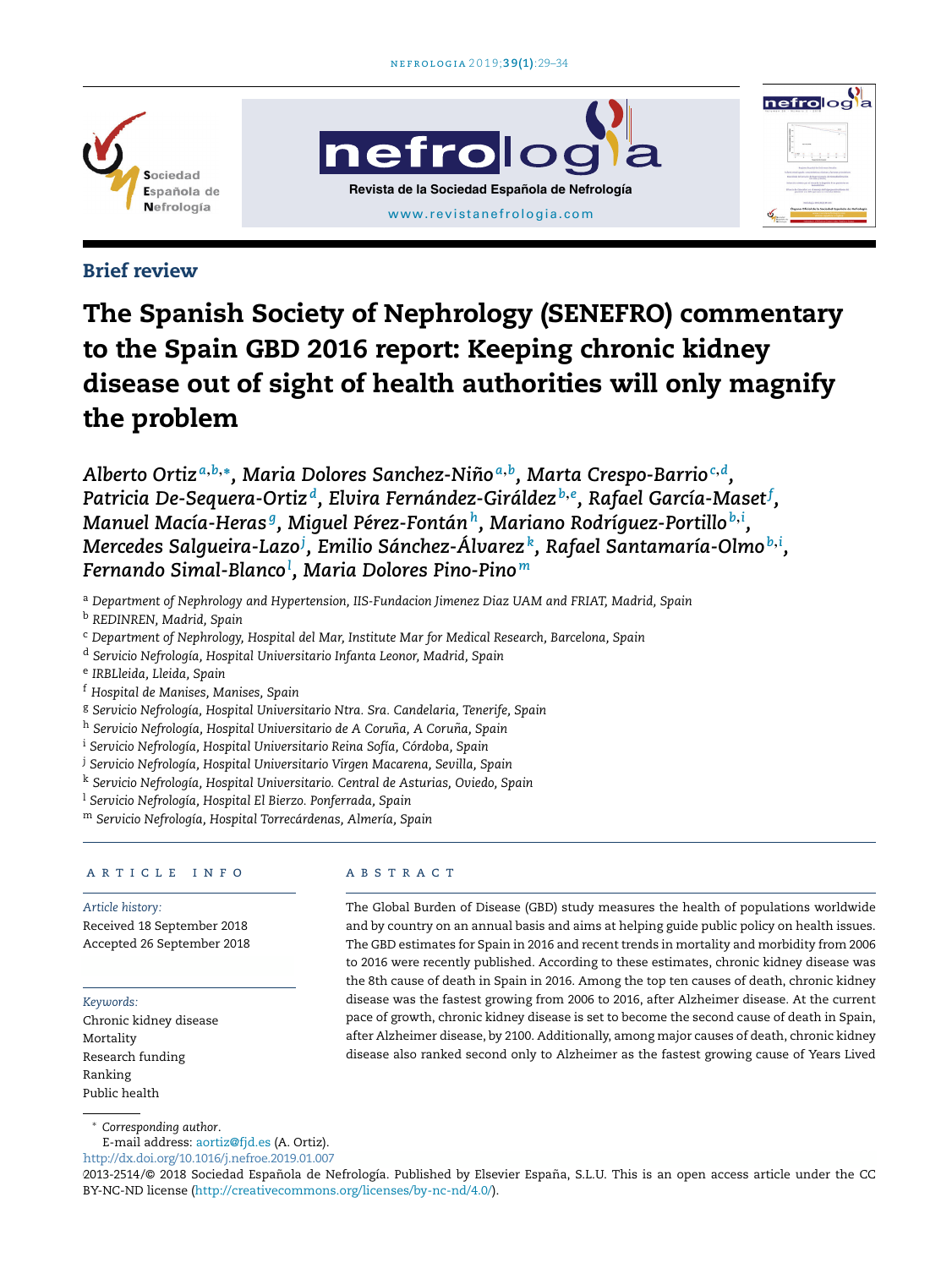with Disability (YLDs) and Disability Adjusted Life Years (DALYs). Public resources devoted to prevention, care and research on kidney disease should be in line with both its current and future burden.

© 2018 Sociedad Española de Nefrología. Published by Elsevier España, S.L.U. This is an open access article under the CC BY-NC-ND license (http://creativecommons.org/licenses/ by-nc-nd/4.0/).

#### Comentario de la Sociedad Espanola ˜ de Nefrología (SENEFRO) al informe GBD 2016 España: mantener la enfermedad renal crónica fuera del radar de las autoridades sanitarias solo magnificará el problema

#### r e s u m e n

El estudio Global Burden of Disease (GBD) mide la salud de las poblaciones en todo el mundo y en cada país de forma annual, y tiene como objetivo ayudar a orientar las políticas públicas sobre cuestiones de salud. Recientemente se publicaron las estimaciones GBD 2016 para España y las tendencias recientes en mortalidad y morbilidad de 2006 a 2016. Según estas estimaciones, la enfermedad renal crónica fue la octava causa de muerte en España en 2016. Entre las 10 principales causas de muerte, la enfermedad renal crónica fue la que más creció entre 2006 y 2016, después de la enfermedad de Alzheimer. Al ritmo actual de crecimiento, la enfermedad renal crónica se convertirá en la segunda causa de muerte en España, después del Alzheimer, hacia el 2100. Además, entre las principales causas de muerte, la enfermedad renal crónica también ocupa el segundo lugar después del Alzheimer como la que más creció en años vividos con discapacidad (AVD) y en años de vida ajustados por discapacidad (AVAD). Los recursos públicos dedicados a la prevención, atención e investigación de la enfermedad renal deberían estar en línea con su carga actual y futura.

© 2018 Sociedad Española de Nefrología. Publicado por Elsevier España, S.L.U. Este es un artículo Open Access bajo la licencia CC BY-NC-ND (http://creativecommons.org/licenses/ by-nc-nd/4.0/).

#### Chronic kidney disease: beyond dialysis, transplantation and chronic renal insufficiency

The term kidney disease rapidly evokes the concepts of dialysis and transplantation, that is, renal replacement therapy for end-stage kidney disease. Indeed, the 57,429 persons (i.e. 0.1% of the population) living on dialysis or carrying a kidney graft in Spain in 2016 are estimated to consume 2–5% of the healthcare budget. $1,2$  Spain is a world leader in kidney transplantation and the Organizacion Nacional de Transplantes (ONT) continuous efforts ensure that this leadership position is maintained within the evolving public policy and healthcare frame.<sup>3,4</sup> However, the point should not be missed that renal replacement therapy signals the failure of the healthcare system to prevent progression of kidney disease. In this regard, emphasis has moved in recent years to earlier diagnosis of kidney disease in order to treat early, thus preventing kidney disease progression and its potentially lethal complications.

One paradigm shift has been coining the term chronic kidney disease (CKD). According to the 2012 KDIGO (Kidney Disease: Improving Global Outcomes) definition, CKD is diagnosed when abnormalities of kidney structure or function are present for  $>3$  months, with implications for health.<sup>5</sup> Thus, the diagnosis of CKD is made in the presence for over 3 months of one marker of kidney damage (albuminuria >30mg/24h or >30mg/g urinary creatinine; or urine sediment abnormalities; or electrolyte and other abnormalities due to tubular disorders; or abnormalities detected by histology; or structural abnormalities detected by imaging; or history of kidney transplantation) or a decreased glomerular filtration rate (GFR; GFR <60 ml/min/1.73 m<sup>2</sup>, GFR categories G3-G5). In this regard, the CKD concept expands the prior concept of chronic kidney insufficiency that refers to kidney damage that has resulted in an (unspecified) decrease in GFR. CKD without renal insufficiency can now be diagnosed solely based on urinary albumin values. The immediate clinical implication is that in the absence of albuminuria assessment, CKD cannot be ruled out. This clearly expands the pool of undiagnosed CKD, since in primary care, albuminuria assessment is restricted to a few clinical situations (e.g. diabetes) and even for those situations, uptake by physicians is not universal. The KDIGO CKD concept also provides specific thresholds for eGFR and albuminuria that allow the diagnosis and categorization of CKD. And now comes the most interesting part of the CKD concept: these thresholds are based on epidemiological studies involving millions of individuals that indicate that the thresholds mark an increased risk not only of CKD progression to advanced stages, but also of all-cause and cardiovascular death, as well as of acute kidney injury.

Thus, the 57,429 Spanish persons on renal replacement therapy are only the tip of the iceberg of the healthcare consequences of kidney diseases. Over 4 million Spaniards (just over 10% of the adult population based on a recent SENEFRO study) have CKD and are at risk of premature death because of it.<sup>6</sup> However, for many or even most of them, neither the

*Palabras clave:* Enfermedad renal crónica Mortalidad Financiación de la investigación Clasificación Salud pública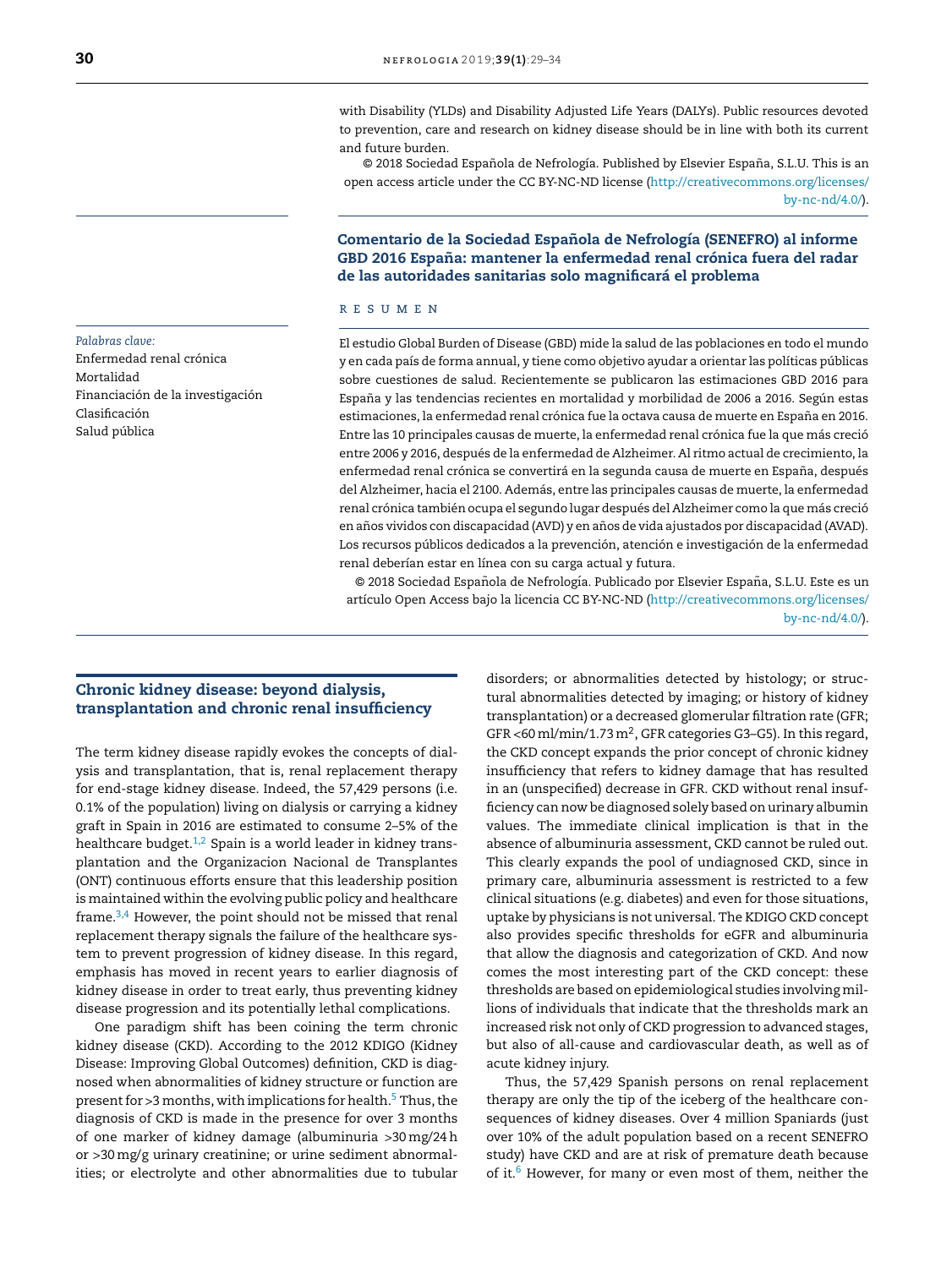(A) *Leading causes of death in Spain in 2016 according to GBD 2016*

- 1. Ischemic heart disease
- 2. Alzheimer disease
- 3. Stroke
- 4. COPD
- 5. Lung cancer
- 6. Colorectal cancer
- 7. Lower respiratory infection
- 8. **Chronic kidney disease**
- 9. Other cardiovascular
- 10. Diabetes

(B) Leading causes of death in Spain in 2016 according to INE, simplified view focused on specific disorders.

Reference to other "other conditions" removed or associated to main condition based on similarity (e.g. other ischemic heart diseases and acute myocardial infarction were both included under ischemic heart disease), in an attempt to more closely reflect GBD 2016 methods. Note the absence of chronic kidney disease from the top ten causes of death.

- 1. Ischemic heart disease
- 2. Cerebrovascular disease
- 3. Lung cancer
- 4. Heart failure
- 5. Chronic diseases of the lower respiratory tract
- 6. Alzheimer
- 7. Arterial hypertensive diseases
- 8. Colon cancer
- 9. Diabetes mellitus
- 10. Pneumonia

(C) Leading causes of death in Spain in 2016 according to INE (original INE list of major causes of death) Note that the concept of chronic kidney disease is not even present in the list.

- 1. Cerebrovascular diseases
- 2. Other heart diseases
- 3. Malignant tumor of the trachea, bronchial tube and lungs
- 4. Organic, senile and presenile mental disorders
- 5. Other diseases of the respiratory system
- 6. Heart failure
- 7. Other ischemic heart diseases
- 8. Acute myocardial infarction
- 9. Alzheimer's disease
- 10. Chronic diseases of the lower respiratory tracts (except Asthma)
- 11. Hypertension diseases
- 12. Other diseases of the digestive system
- 13. Malignant tumor of the colon
- 14. Other diseases of the nervous system and sensory organs
- 15. Diabetes mellitus
- 16. Pneumonia
- 17. **Diseases of the kidney and of the ureter**

patient, nor the physician is aware of the CKD diagnosis. It is thus estimated that the main impact of CKD is not what we see (persons on renal replacement therapy) but what we do not see (premature deaths, even before reaching the need for renal replacement therapy). In this regard, CKD is not usually listed as a cause of death in CKD patients who die prematurely because of the negative impact of CKD on different organs and systems. The Global Burden of Disease study is addressing such inconsistencies in the attributable cause of death on a worldwide basis and for over 200 causes of death.

#### What is the GBD study?

The Global Burden of Disease (GBD) initiative of the Institute for Health Metrics and Evaluation (IHME) at the University of Washington measures the health of populations worldwide on an annual basis.<sup>7</sup> GBD produces age-, sex-, and countryspecific health estimates using highly standardized, validated approaches applied to all available data sources and adjusted for major sources of bias, so as worldwide results are comparable. The GBD 2016 report was published in September  $2017.8-12$  The recent publication of the country-specific GBD 2016 report provides interesting insights into the current and future burden of CKD in Spain.<sup>13</sup>

## How does the GBD study attribute the cause of death?

The GBD assess cause of death worldwide using a uniform methodology that has been extensively detailed in GBD publications.<sup>11,14</sup> Specifically, it relies on robust statistical methods including the Cause of Death Ensemble model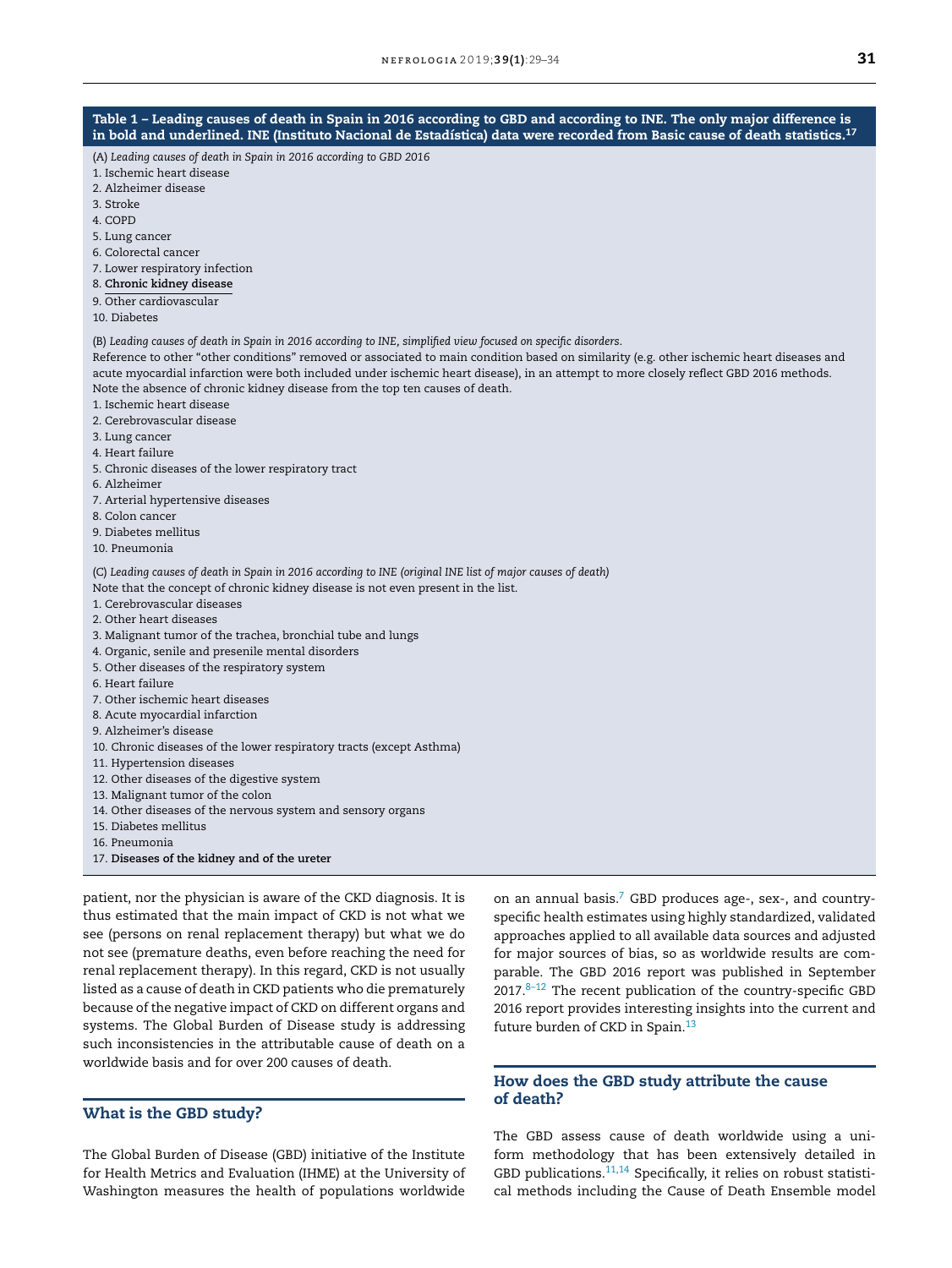(CODEm) to generate estimates for each location, year, age, and sex. For GBD, each death is attributed to a single underlying cause – the cause that initiated the series of events leading to death – in accordance with International Classification of Diseases (ICD) principles. $11$  The GBD cause of death list is organized as a hierarchy, with each level composed of causes of death that are mutually exclusive and collectively exhaustive. For GBD 2016, separate estimates were developed for a total of 264 unique causes and cause aggregates. Multiple sources of data are, for Spain the main source is the Mortality Information System INEbase of the Spanish National Institute of Statistics (INE). Cause of death data are then standardized and processed in a uniform manner. This includes identifying and redistributing deaths assigned to ICD codes that cannot be underlying causes of death; are intermediate causes of death rather than the underlying cause (e.g., sepsis and heart failure); or lack specificity in coding. These so-called garbage codes are redistributed using the GBD method: deaths coded in this manner were reassigned to likely causes of death using different approaches.<sup>14</sup>

### What did the GBD 2016 report for Spain say about CKD?

According to GBD 2016 estimates, CKD was the 8th cause of death in Spain in 2016 (Table 1A). $13$  Among the top ten causes of death, CKD was the fastest growing from 2006 to 2016, after Alzheimer disease (Fig. 1A). Additionally, among the top ten causes of death, it also ranked second only to Alzheimer as the fastest growing cause of Years Lived with Disability (YLDs) (Fig. 1B) and Disability Adjusted Life Years (DALYs) (Fig. 1C). DALYs are the sum of years of potential life lost due to premature mortality and the years of productive life lost due to disability. At the current pace, CKD is set to become the second mostfrequent cause of death in Spain by 2100, after Alzheimer disease (Fig. 2).

#### What was known about CKD mortality in Spain until now?

The main source of health information in Spain is the INE, which is used to guide public policy.<sup>15</sup> We grouped INE causes of death into a simplified view, aiming at using the same broad concepts as in GBD 2016, and identified ten top causes of death in 2016 according to INE (Table 1B). All categories of cause of death present in the top ten GBD 2016 list can be recognized in the INE ranking, with the exception of CKD. For this simplified view of INE data, we did not take into account items labeled "other", because of their non-specific nature and for example, we grouped "acute myocardial infarction" together with "other ischemic heart diseases" in the same category of "ischemic heart disease". Overall, the main difference with the GBD 2016 ranking is the presence of hypertension and the absence of CKD within the top ten causes of death in the simplified INE ranking. The term closest to the CKD concept, at position eleven (and, thus, not shown in Table 1B) if terms including "other" are excluded, is a wider category of "diseases of the kidney and of the ureter". The fact that one of the top causes of death, according to the GBD 2016 methodology, is

# A



Fig. 1 – Trends in top ten causes of death in Spain, 2006–2016. The top ten causes of death in 2016 in Spain in terms of number of deaths and their impact on YLDs and DALYs are shown. (A) % change in number of deaths 2006–2016. (B) % change in number of YLDs 2006–2016. Data for top ten causes of death in 2016 which are also among the top 30 causes of YLDs are shown. (C) % change in number of DALYs 2006–2016. COPD: Chronic Obstructive Pulmonary Disease; YLDs: Years Lived with Disability; DALYs: Disability Adjusted Life Years.

hidden from the view of policy makers may be considered a major flaw of the INE information system. This indeed may be one of the reasons for the growing impact of CKD on mortality, since funding for research and early intervention lags well behind other major causes of death.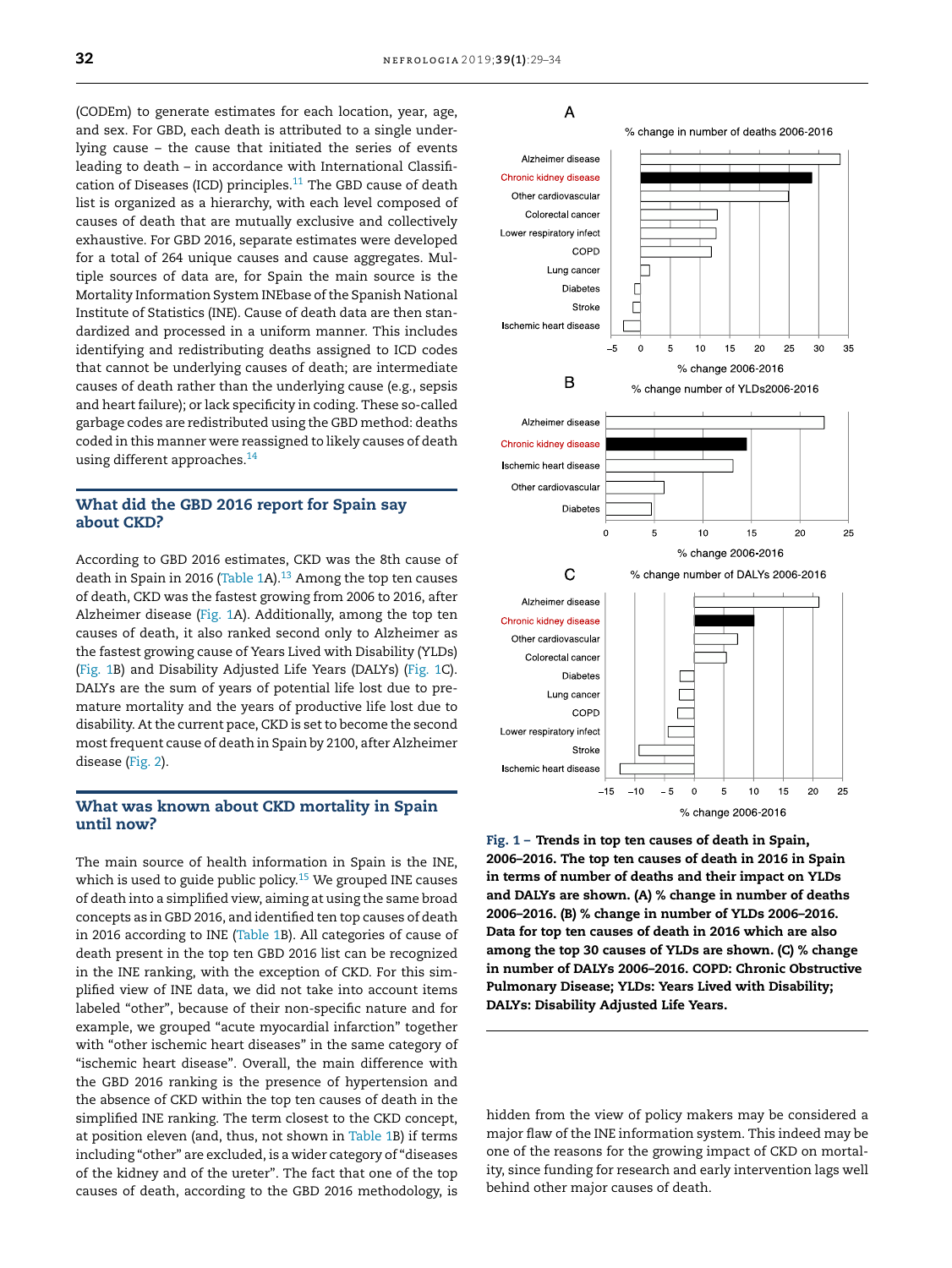

Fig. 2 – Predicted growth of the top eight causes of death from 2016 to 2100 in Spain, based on growth from 2006 to 2016 according to the GBD 2016 study. Alzheimer is predicted to become the most frequent cause of death by 2026 and is not represented in the graph due to its magnitude, which would preclude appreciating details for the other causes of death. The 2006–2016 change in number of deaths was extrapolated to predict annual number of deaths up to 2100. COPD: Chronic Obstructive Pulmonary Disease; YLDs: Years Lived with Disability; DALYs: Disability Adjusted Life Years.

#### Why GBD 2016 and INE data do not match?

Spain GBD 2016 manuscript emphasized discrepancies between causes of death for Spain GBD 2016 and data from the INE that may impact public health policy planning.<sup>13</sup> The discrepancies between INE and GBD may depend on the different definitions used. INE statistics follow the ICD-10 cause of death list. In this regard, several GBD 2016 and INE definitions differ. As examples, IHD is represented by two different categories in INE, "Acute myocardial infarction" and "Other ischemic heart diseases". Hypertension is considered a garbage code in GBD and is redistributed to other causes of death. Several items labeled "other", representing several different conditions, made it into the top ten ranking in INE. Overall, all conditions except one in the top ten causes of death according to GBD 2016 can be recognized in a simplified INE list (Table 1B), the sole exception being CKD. However, the original ICD-10-based INE rankings differ more from GBD 2016 data (Table 1C). This may reflect the absence of CKD from the ICD-10 cause-of-death lists as per guidance from the US Centers For Disease Control And Prevention (CDC), $16$  where the closest term, included within "diseases of the kidney and of the ureter", is kidney failure. Kidney failure, according to the current consensus international KDIGO 2012 definition, is applied to those on or needing renal replacement therapy, and not to the wider CKD population. Additionally, GBD redistributes causes of death, so the called garbage codes, as explained above, based on a complex algorithm that takes into account an updated medical literature.<sup>11,14</sup>

#### Is Spain different from other countries in terms of the impact of CKD in mortality?

Not really. According to GBD 2016, CKD was the 10th most frequent cause of death worldwide when assessed by the age-standardized death rate per 100,000, and together with

Alzheimer and diabetes, it was among the three fastest growing causes of number of deaths or of age-standardized death rates, and the second fastest growing after Alzheimer in terms of YLL.<sup>11</sup> Indeed, the CKD age-standardized death rate increased by 28.8% and the YLLs by 21% from 2006 to 2016 on a worldwide basis.

#### A dynamic versus a static view

In conclusion, the recently published GBD 2016 Spain study should be a call to action for the medical community, healthcare authorities and the population at large. CKD lags well behind other major causes of death in terms of resources devoted to prevention, early therapy and research. Public resources devoted to prevention, care and research on kidney disease should be in line with both its current and future burden. Without a significant increase in funding for such activity that dramatically changes the 2006–2016 trend, CKD is set to become the second cause of death in Spain for future generations. GBD 2016 data, by providing a time series over the years, evaluated with the same methodology, standardized and consistent with the methods applied to other countries, provides a dynamic view of the evolving health landscape in Spain that allows planning for the future based on worrisome secular trends like the unrelenting rise of CKD as a major cause of death.

## Conflict of interest

All authors, except MDSN, are members of the Council of the Spanish Society of Nephrology.

#### Acknowledgments

Research by the authors has been supported by FIS PI16/02057, PI18/01366, ISCIII-RETIC REDinREN RD016/0009 FEDER funds,